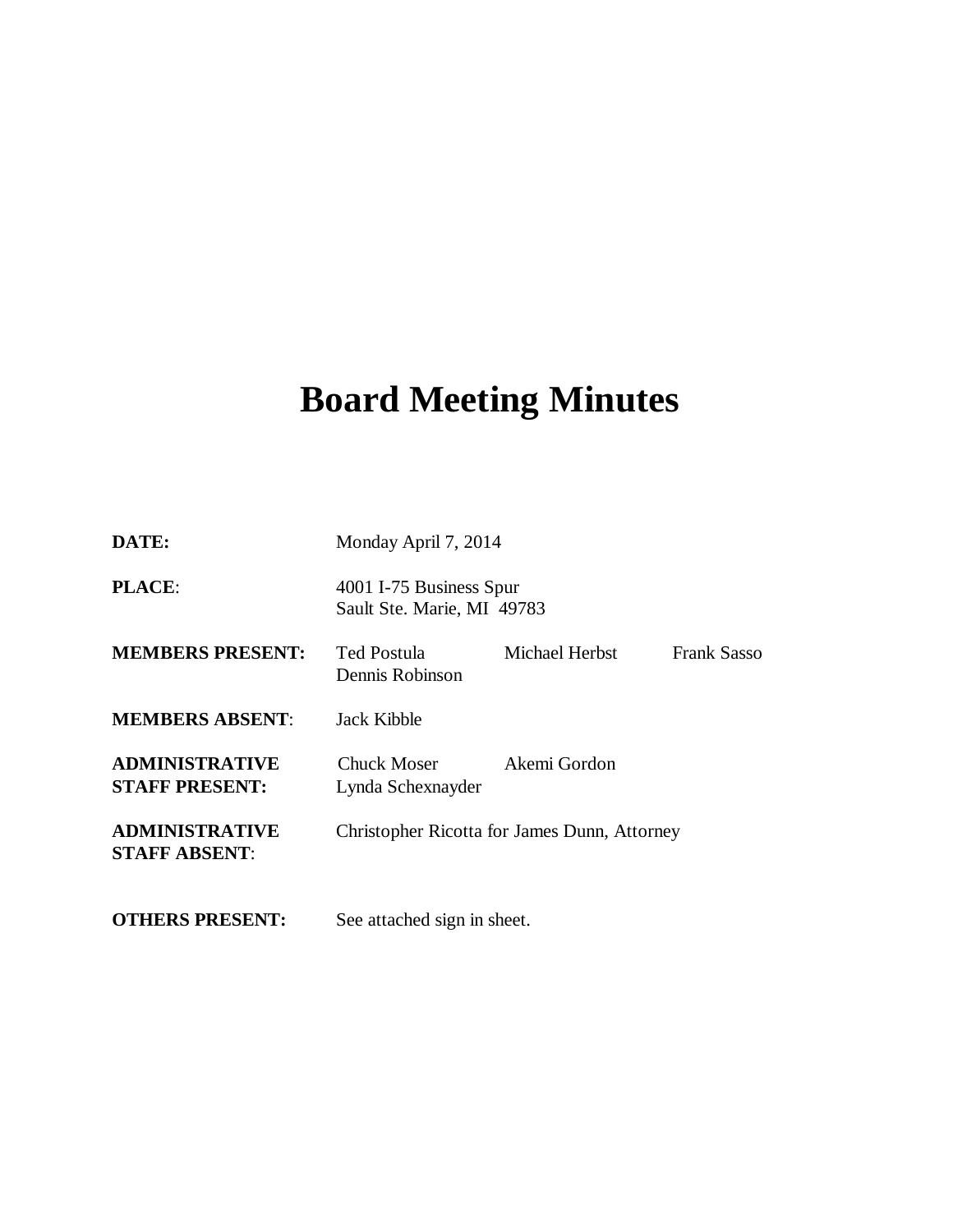#### **I. - II. CALL TO ORDER/ROLL CALL**

The meeting was called to order at 4:00p.m. by Chairman Sasso. All Directors were present with the exception of Director Kibble. Attorney Dunn was absent. Attorney Christopher Ricotta was present.

#### **III. PUBLIC COMMENTS**

There was some discussion from Jesse Knoll, Sugar Island resident, regarding the ability of the Sugar Islander pushing ice. Director Moser explained the possible problems with that and noted that he trusts the captains to make the right call.

Lori Miller, Neebish Island resident, reported she appreciates the service they get to Neebish Island.

# **IV. APPROVAL OF BOARD MINUTES –March 3, 2014**

With regard to Minutes for March 3, 2014; IT **WAS MOVED** by Director Herbst; **SUPPORTED** by Director Postula to approve said minutes. **UNANIMOUS.** Motion carried.

#### **V. FINANCIAL REPORT-P.E.-February 28, 2014**

#### **BUSSING**

Finance Director Gordon reported YTD passengers are down 5% and fares are down 9%. We are just barely operating with a surplus of almost \$1,900 YTD. The biggest difference is the decrease in our fare revenue. Expenses are less than 1% more than a year ago. Again, the loss in contract passengers has had the biggest effect on our revenue.

#### **FERRIES**

The ferries have a 6% decrease in fares, 4% decrease in vehicles and a 2% decrease in passengers. Our YTD loss is almost \$199,000 compared to \$169,000 a year ago.

#### **VI. DIRECTOR'S REPORT**

Lynda Schexnayder presented resolution for updated Title VI Plan. **IT WAS MOVED** by Director Herbst; **SUPPORTED** by Director Robinson to approve and amend updated Title VI Plan. **UNANIMOUS.** Motion carried.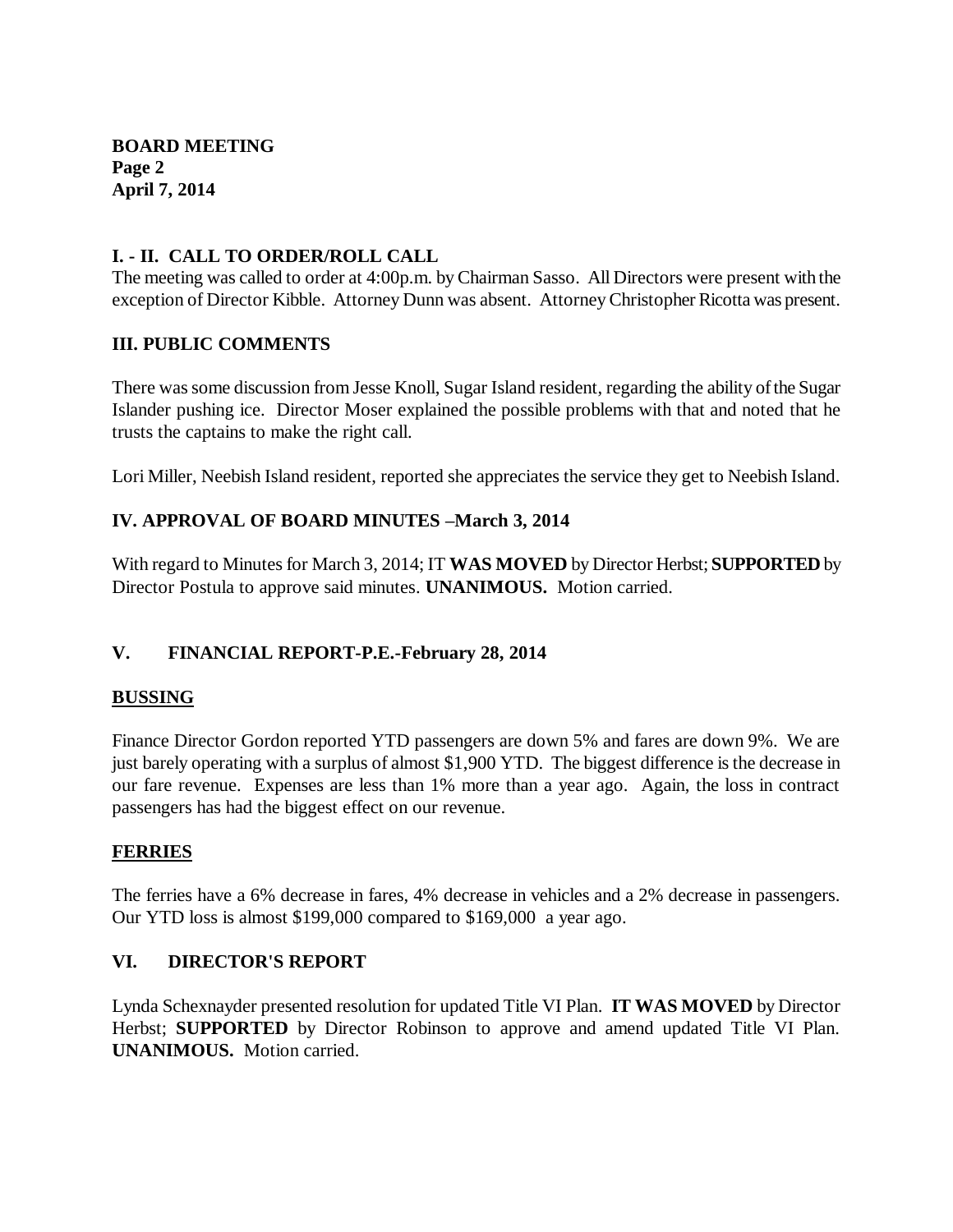## **BUSING**

Director Moser reported Pathways in Luce County has stopped using our van for transportation. Altran is seeing less use as well. Rochelle is looking into getting more information on this.

Moser reported MPTA has set up a non-profit and is planning on getting a demonstration project started to provide "Non-emergency medical" transportation.

Moser reported Jase Bolger, the Speaker of the House, is leading an effort to generate \$500M in new transportation revenue and the new revenue would leave transit out. If this legislation should pass, the revenue would not be distributed through the formula. MPTA is working on the issue and Moser should be able to learn more later this week. Although it would be a last option, MPTA would focus all of its efforts on (and may have enough influence) killing this legislation if it comes down to transit not being included in the distribution of new revenue.

Moser reported he recently met with Tim McKee in regard to signing a Memorandum of Understanding (MOU) for transporting residents of Freighterview Assisted Living during events such as fire, flooding, power outages or other events. We would recover reasonable costs for providing transportation. The MOU would stay in effect until voided by either party in thirty days with written notice. Also we currently have a verbal understanding with War Memorial Hospital to transport dialysis patients should an event occur where treatment could not be performed at WMH. Moser would like to offer the same type of MOU to WMH. Mr. Sasso stated that the board will need more information in regard to a more comprehensive plan before the matter should be brought back to the board for approval.

#### **FERRIES**

Director Moser reported we do have an operator ready to start at Neebish. Jamie Pringle who worked the past three years with Steve Kildal has brought forth a proposal that Moser feels is reasonable. His proposal is for year around service if weather permits and he plans to utilize crewmembers that are very well qualified in regard to credentials. Although the amount of the contract seems a bit high when you first look at it, over the course of the contract it will be less costly to EUPTA and costs will be much more predictable. Following a short discussion; **IT WAS MOVED** by Director Postula; **SUPPORTED** by Director Robinson to accept the new carrier. **UNANIMOUS.** Motion carried.

Moser reported we are still likely a few days away from getting the Neebish II back in operation due to being iced in. Hopefully the weather will continue to cooperate and we will be able to get the boat broken free soon.